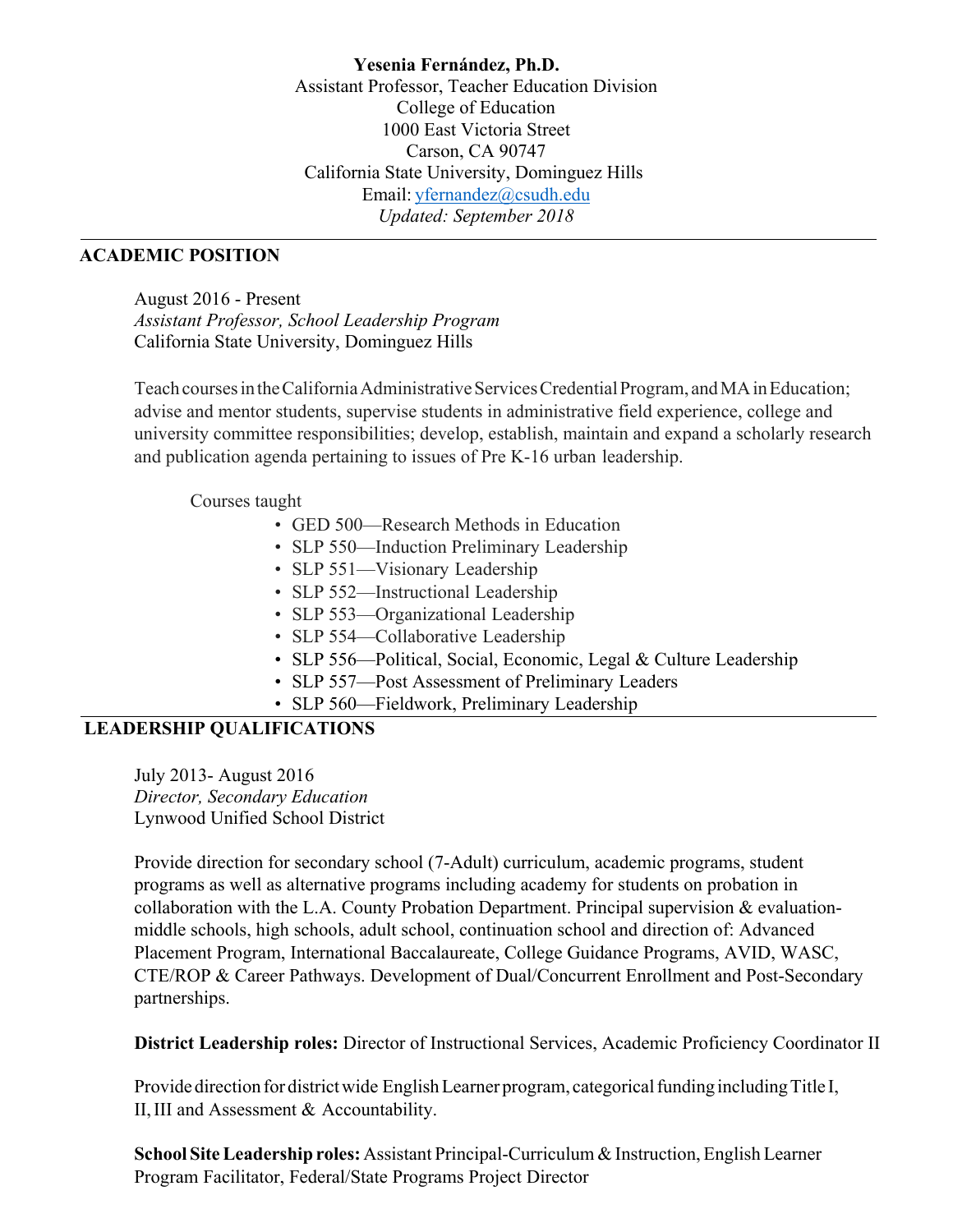**Other Leadership roles:** Western Association of Schools & Colleges (WASC) Visitation Chair, Writing Curriculum creator and instructor for EOP Summer Bridge Program at Cal State Los Angeles, CABE Chapter President, East Yard Communities for Environmental Justice Board President

## **EDUCATION**

| March 2014 | Doctor of Philosophy, Education, Claremont Graduate University (CGU).      |
|------------|----------------------------------------------------------------------------|
|            | Dissertation: The "Socio-Academic" Positioning of English Learners in High |
|            | School: Implications for Policy and Practice.                              |
|            | Chair: Cecilia Rios-Aguilar, Ph.D.                                         |
| June 2003  | Master of Arts, Educational Administration & Preliminary Administrative    |
|            | Services Credential, California State University Los Angeles (CSULA)       |
| June 2000  | Single Subject Professional Clear Credential in English, CSULA             |
| June 1995  | Bachelor of Arts, English, CSULA                                           |

### **CONFERENCE PRESENTATIONS**

- Fernandez, Y. (2016). *Equity and access to STEM education: A road map.* Paper presented at the California STEM symposium, Anaheim Convention Center, Anaheim, California,October,2016
- Fernandez, Y. (2017). *A reform journey towards excellence and improved learning outcomes for socio-economically disadvantaged students of color.* Paper presented at the UAE International Conference on Education (ICE), United Emirates University, Al Ain, United Arab Emirates, February, 2017.
- Fernandez, Y., & Fortner, K. (2017). *Equity and Access: the ethical imperative of school leaders to ensure social justice.* Paper presented at the 22nd Annual Values & Leadership Conference, Los Angeles Hotel, Los Angeles, California, October, 2017.
- Fernandez, Y. (2018). *Supporting First Generation College Students: From Students' Perspectives.* Presented at the 13th annual American Association of Hispanics in Higher Education (AAHHE) National Conference, Irvine California, March, 2018.
- Fernandez, Y., Kertyzia, H., Reyes-McGovern, E., Sarmiento, L., & Stacy, J. (2018). *Muddying North-South Borders: A Concentric Conversation of Latinx Voices in Urban and Rural Educational Settings.* Panel Presentation at theComparative &International Education Society (CIES) Re-Mapping Global Education Conference, Mexico City, Mexico, March 2018.
- Fernandez, Y. (2018). *Social Justice & Equity through Access to Advanced Placement.*  Presented at The CollegeBoard's Prepárate: Educating Latinos for the Future of America, InterContinental Downtown Los Angeles, Los Angeles, California, April, 2018.
- Fernandez, Y. (2018). *Beyond Policy Pawns: Reclaiming Educational Systems and Transforming the Educational Trajectories of English Learners.* **Keynote Address** Presented at California Association of Bilingual Education (CABE) LA Mini-Conference, Pepperdine University, Irvine, California, May, 2018.